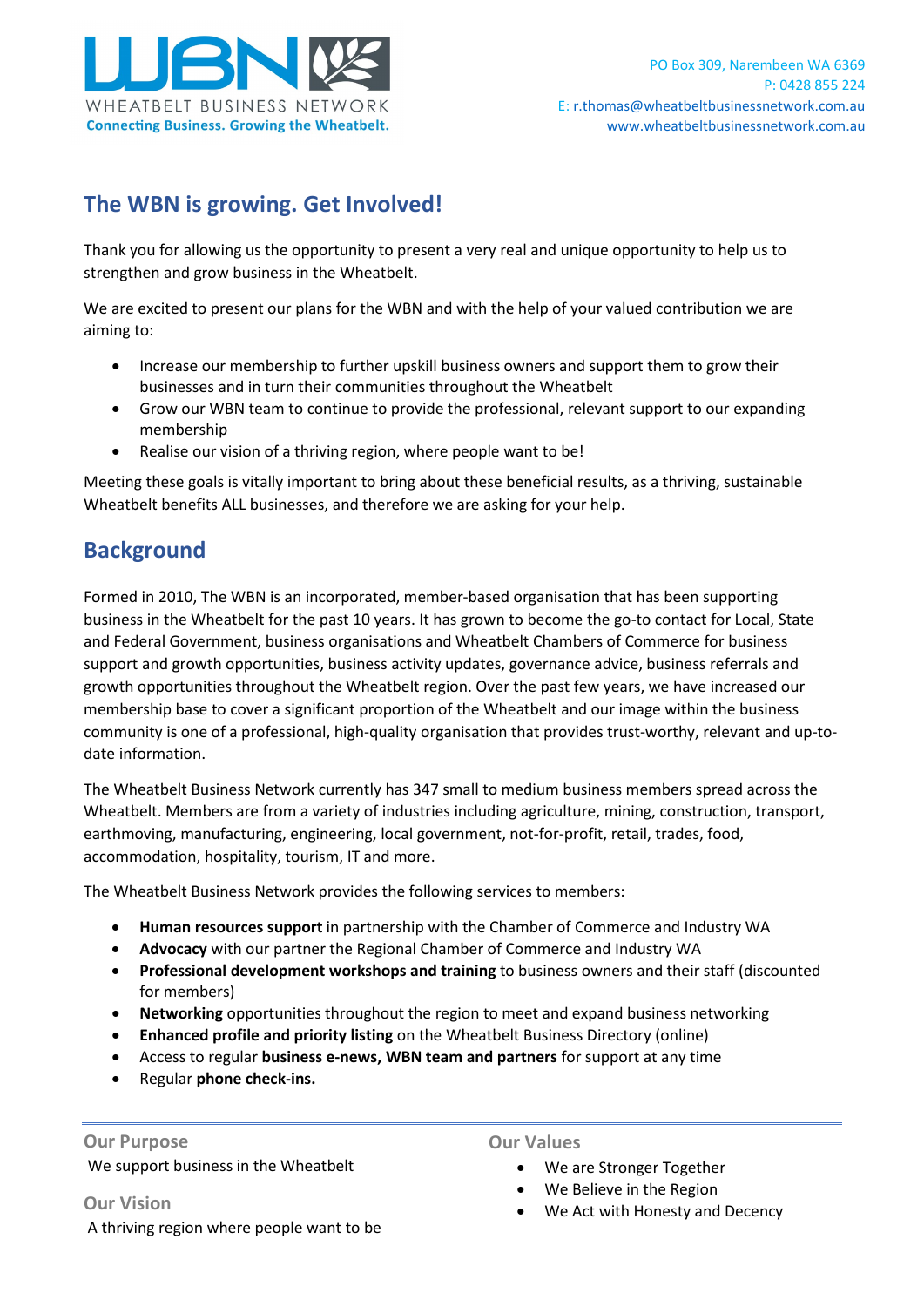

- **Referral of members** to WBN Partners and member businesses from the regular enquiries for specific services
- Discounted prices on participating in our **business strategic planning programs**: WBN SEED (for businesses under 2yrs and in start-up phase) and WBN GROW (businesses in the growth stage, making them more strategic)
- Delivery of signature events including the **Wheatbelt Business Excellence Awards (biannually), WE Shine (Wheatbelt Women Entrepreneurs) and Men's Business**.

#### **Working with us**

The WBN brings **practical experience** and a **genuine willingness** to see businesses, ideas, projects and solutions be implemented to help Wheatbelt business communities be successful.

The WBN board and staff live in and understand how the region 'ticks' and we have a strong desire to help the businesses we work with, using our experiences, partners, knowledge and networks.

The Wheatbelt Business Network is a member driven, incorporated business association in the Wheatbelt of Western Australia that aims to **support businesses in the Wheatbelt to create a thriving region where people want to be**.

### **Why Sponsor?**

We believe that our organisations have similar values, ethos and standing within the business community, and that both will mutually benefit the other through our association.

Our Goals in the **WBN partnering with potential sponsors** is:

- To add value to each other's initiatives for the benefit of businesses in the Wheatbelt
- To improve the profile and engagement of each organisation in the Wheatbelt
- To improve the reach and impact of each organisation

### **Sponsorship Options**

#### **GET INVOLVED**

We are seeking the involvement of our partners to invest in the WBN through a financial contribution where the WBN benefits from the investment of funds to enable us to achieve our goals, and you as a sponsor, benefit from your association with the WBN and our promotion of your business through our extensive communications throughout the entire Wheatbelt.

**Our Purpose**  We support business in the Wheatbelt

**Our Vision**  A thriving region where people want to be **Our Values** 

- We are Stronger Together
- We Believe in the Region
- We Act with Honesty and Decency